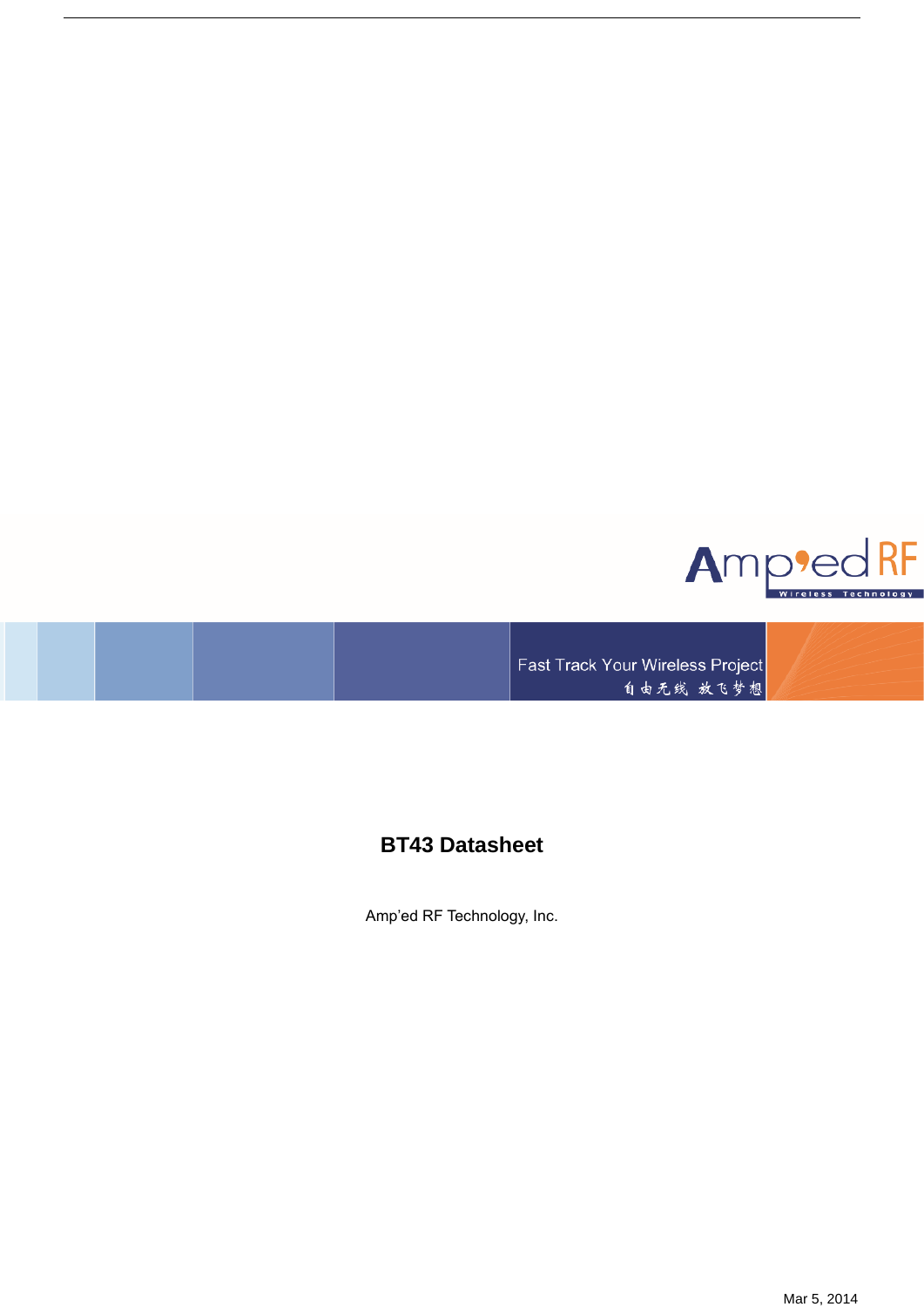

## **BT43 Product Specification**

**& Bluetooth**®



11.6mm x 13.5mm

## **Description**

Our micro-sized Bluetooth module, with integrated antenna, is the smallest form factor available providing a complete RF platform. The BT43 is supports both Bluetooth Classic and Low Energy, version v4.0.

The BT43 is a surface mount PCB module that provides fully embedded, ready to use Bluetooth wireless technology. Our standard abSerial and Amp'edUP Stack are pre-flashed into the integrated flash memory, supporting the SPPprofile. Other standard Bluetooth profiles are also available.

Customized firmware for peripheral device interaction, power optimization, security, and other proprietary features may be supported and can be ordered pre-loaded and configured.

## **BT43 Features**

### **Bluetooth features**

- ⚫ FCC &Bluetooth licensed radio
- ⚫ Bluetooth v4.1
- ⚫ Class 1 radio
- ⚫ Range up to 80m LOS
- ⚫ 1.5Mbps data throughput
- 128-bit encryption security

## **Hardware configuration**

- Cortex-M4microprocessor up to 84MHz
- ⚫ 256K bytes Flash memory
- 64K bytes RAM memory
- ⚫ UART, up to 2M baud
- ⚫ SPI and I2C interfaces
- ⚫ 7 general purpose I/O
- ⚫ 4x12-bit A/D inputs
- ⚫ 1 LPO input

## **Embedded software**

- ⚫ Amp'edUPdual mode Bluetooth stack: BT Classic and BT Low Energy
- ⚫ abSerial, AT command set
- ⚫ SDK, Software Development Kit (Optional)
- BlueGuard, data encryption software (Optional)
- ⚫ Mobile application software (Optional)

## **Additional documentation**

- ⚫ abSerial User Guide
- ⚫ abSerial Reference Guide
- ⚫ abSerial Configuration Guide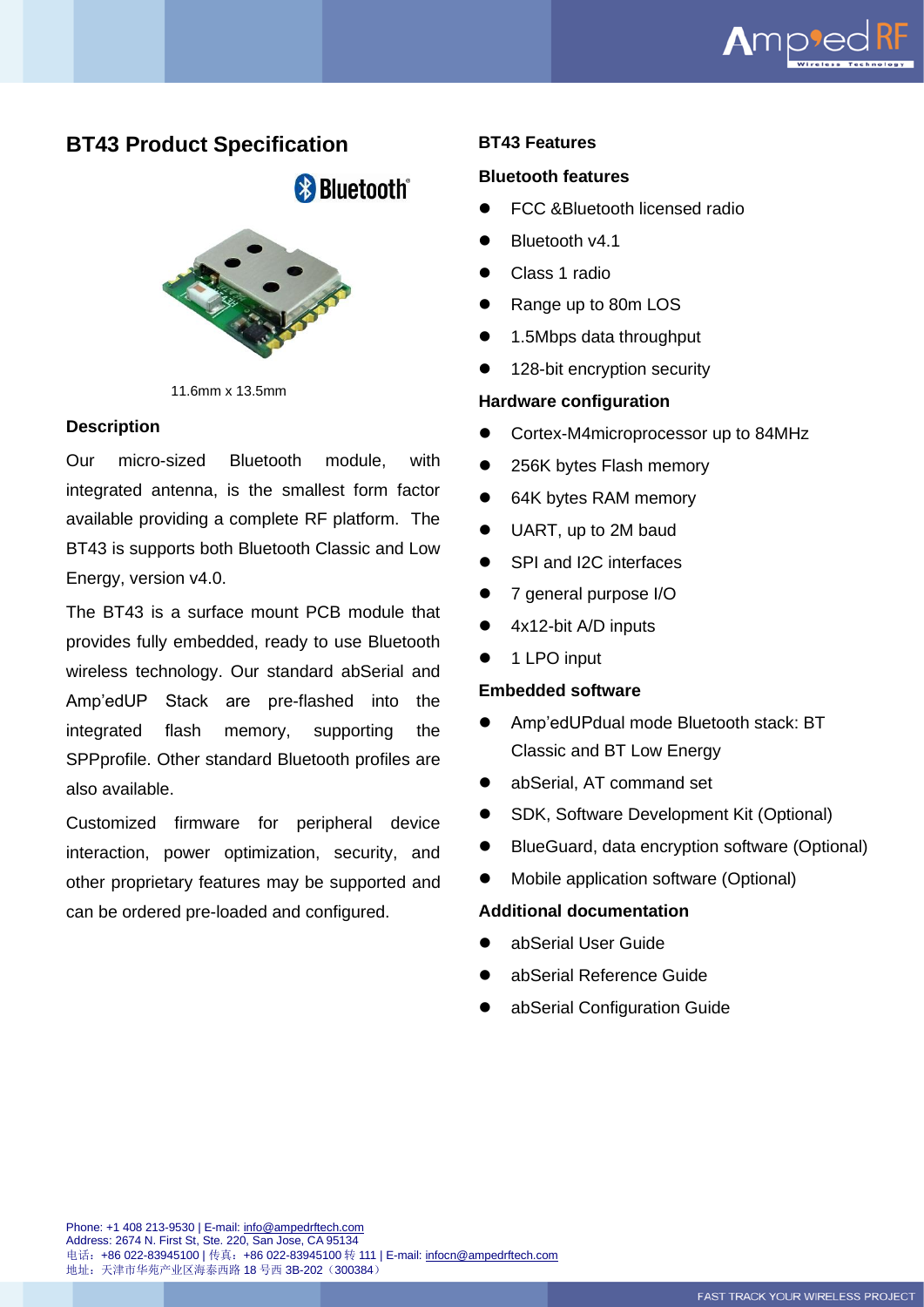#### **Table of Contents**

| 1                              |  |
|--------------------------------|--|
| 1.1<br>1.2 <sub>2</sub><br>1.3 |  |
| 1.4                            |  |
| $\overline{2}$                 |  |
| 2.1<br>$2.2^{\circ}$           |  |
| 2.3                            |  |
| 2.4                            |  |
| 2.5<br>2.6                     |  |
| 2.7                            |  |
| 2.8<br>3                       |  |
| 4                              |  |
| 4.1                            |  |
| 4.2                            |  |
| 4.3<br>4.4                     |  |
| 4.5                            |  |
| 4.6                            |  |
| 4.7                            |  |
|                                |  |
|                                |  |
|                                |  |
|                                |  |
|                                |  |
| 5                              |  |
| 5.1                            |  |
| 5.2<br>5.3 CE                  |  |
|                                |  |
| 6                              |  |
| 7                              |  |
| 8                              |  |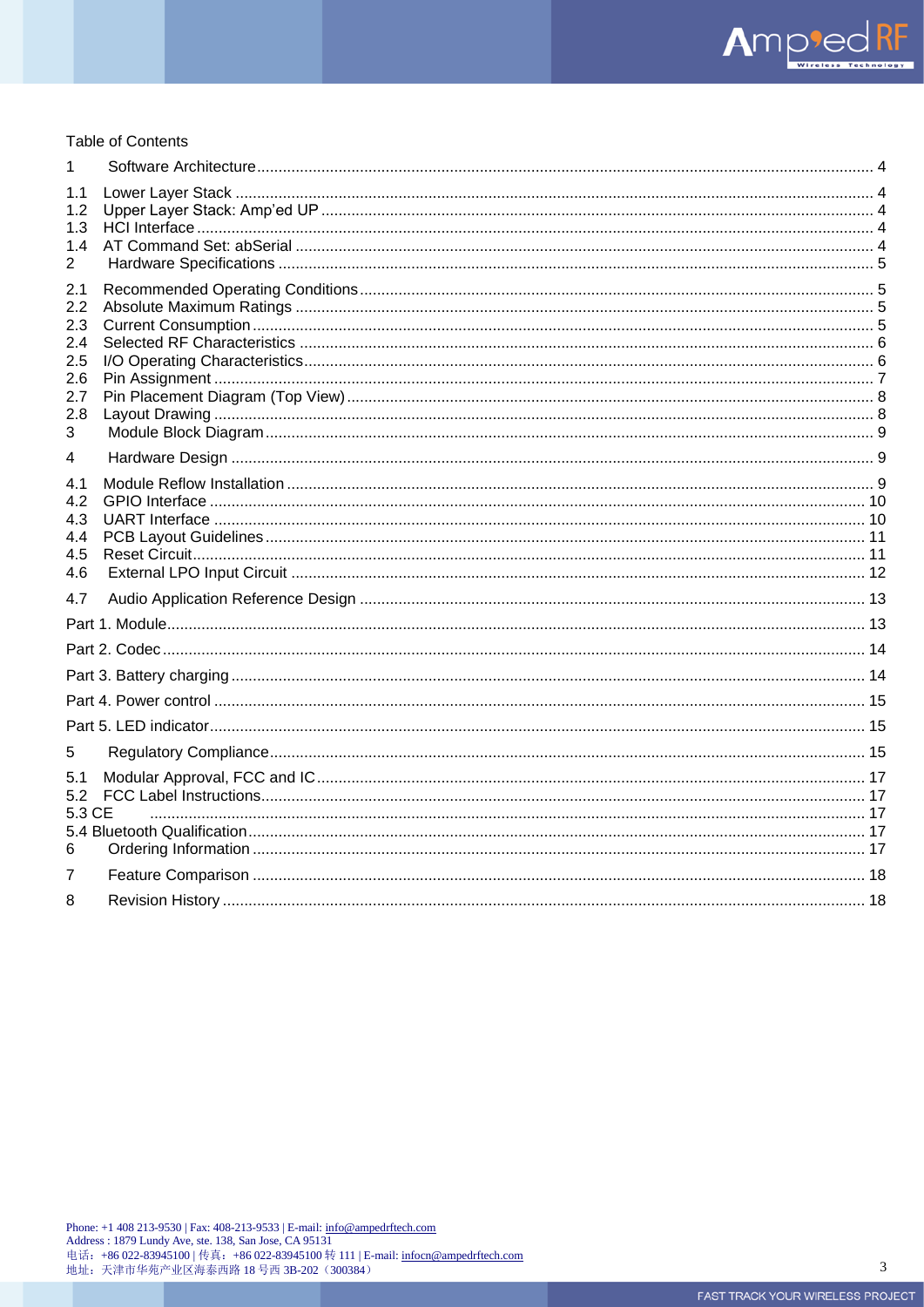

## <span id="page-3-0"></span>**1 Software Architecture**

#### <span id="page-3-1"></span>**1.1 Lower Layer Stack**

- Bluetooth v4.1, Classic and Low Energy
- Device power modes: active, sleep and deep sleep
- Wake on Bluetooth feature optimized power consumption of host CPU
- Authentication and encryption
- Encryption key length from 8 to 128 bits
- Persistent FLASH memory for BD Address and user parameter storage
- All ACL packet types.
- ⚫ Bluetooth test modes per Bluetooth specification
- 802.11b/g/n co-existence: AFH
- Vendor specific HCI commands to support device configuration and certification test modes

#### <span id="page-3-2"></span>**1.2 Upper Layer Stack: Amp'ed UP**

- ⚫ SPP, GAP, ATT, GATT
- RFComm, SDP, and L2CAP

#### <span id="page-3-3"></span>**1.3 HCI Interface**

- ⚫ Bluetooth v4.0 specification compliant
- HCI UART transport layer (H4)

#### <span id="page-3-4"></span>**1.4 AT Command Set: abSerial**

⚫ Please see *abSerial Reference Guide* for details

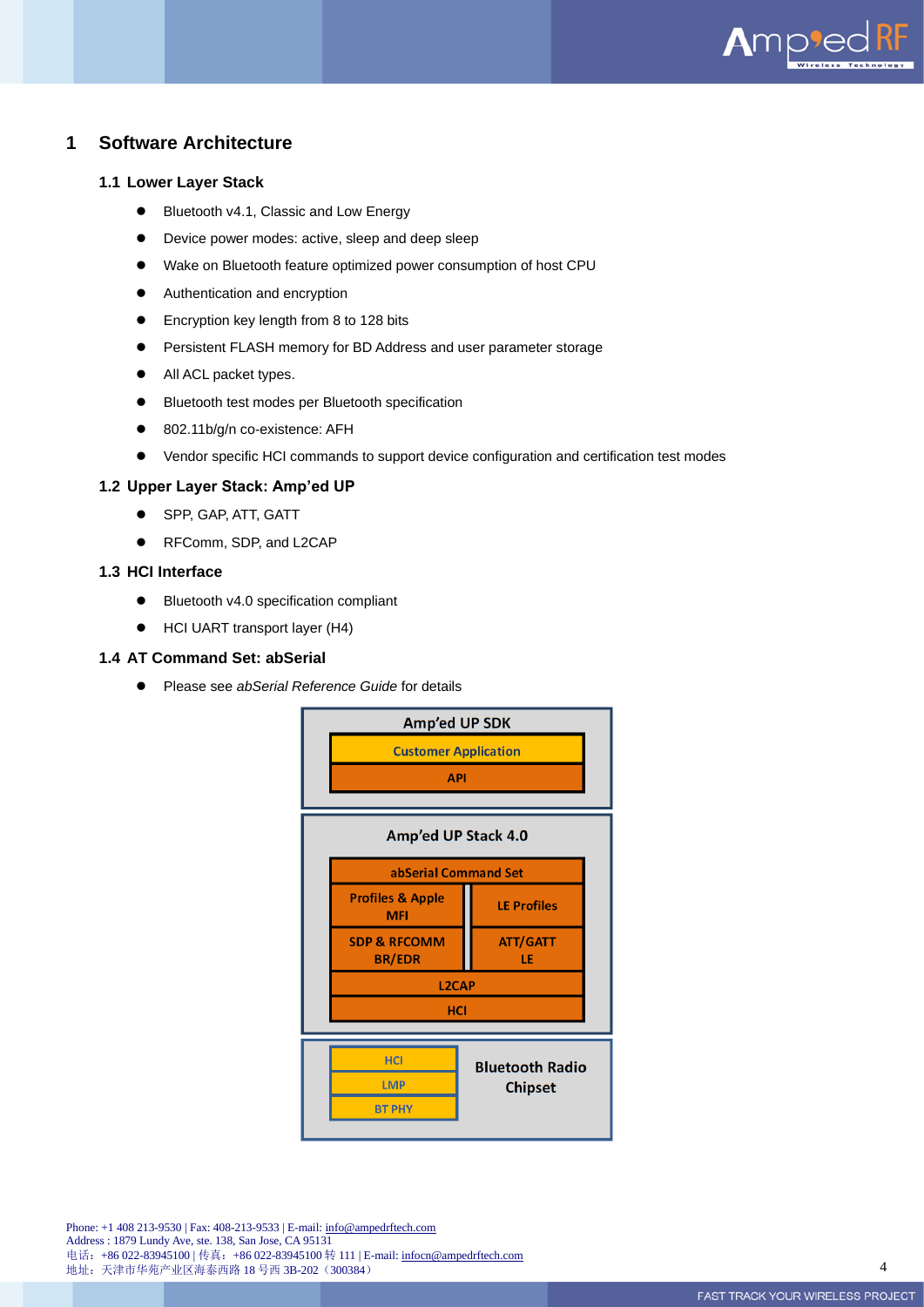

## <span id="page-4-0"></span>**2 Hardware Specifications**

General Conditions (V<sub>IN</sub>= 2.5V and 25°C)

#### <span id="page-4-1"></span>**2.1 Recommended Operating Conditions**

| Rating                             | <b>Min</b> | <b>Typical</b> | <b>Max</b> | Unit       |
|------------------------------------|------------|----------------|------------|------------|
| <b>Operating Temperature Range</b> | -40        |                | 85         | °C         |
| Supply Voltage VIN                 | 2.0        | 2.5            | 3.6        | Volts      |
| Signal Pin Voltage                 |            | 2.1            |            | Volts      |
| <b>RF Frequency</b>                | 2400       | -              | 2483.5     | <b>MHz</b> |

## <span id="page-4-2"></span>**2.2 Absolute Maximum Ratings**

| Rating                          | <b>Min</b> | <b>Typical</b>           | <b>Max</b> | Unit  |
|---------------------------------|------------|--------------------------|------------|-------|
| Storage temperature range       | -55        | $\overline{\phantom{a}}$ | $+150$     | °C    |
| Supply voltage V <sub>IN</sub>  | $-0.3$     | ٠                        | $+5.0$     | Volts |
| I/O pin voltage V <sub>IO</sub> | $-0.3$     | $\overline{\phantom{a}}$ | $+5.5$     | Volts |
| RF input power                  | -          | ٠                        | -5         | dBm   |

## <span id="page-4-3"></span>**2.3 Current Consumption**

| Standard CPU Mode, 8 MHz<br>• UART supports up to 115 Kbps<br>. Data throughput up to 200 Kbps<br>abSerial v1.5 (firmware)<br>• Shallow Sleep enabled |      |             |
|-------------------------------------------------------------------------------------------------------------------------------------------------------|------|-------------|
| <b>Modes (Typical Power Consumption)</b>                                                                                                              | Avg  | <b>Unit</b> |
| ACL data 115K Baud UART at max throughput (Master)                                                                                                    | 16.5 | mA          |
| ACL data 115K Baud UART at max throughput (Slave)                                                                                                     | 18.5 | mA          |
| Connection, no data traffic, master                                                                                                                   | 5.2  | mA          |
| Connection, no data traffic, slave                                                                                                                    | 7.4  | mA          |
| Connection, 375ms sniff, slave (external LPO required)                                                                                                | 590  | μA          |
| Standby, without deep sleep                                                                                                                           | 4.9  | mA          |
| Standby, with deep sleep, no external LPO                                                                                                             | 1.2  | mA          |
| Standby, with deep sleep, with external LPO                                                                                                           | 140  | uA          |
| Page/Inquiry Scan, with deep sleep, no external LPO                                                                                                   | 2.6  | mA          |
| Page/Inquiry Scan, with deep sleep, with external LPO                                                                                                 | 720  | μA          |
| BLE Advertising, 1.28s, non-connectable, with external LPO                                                                                            | 195  | μA          |
| BLE Advertising, 1.28s, discoverable, with external LPO                                                                                               | 215  | μA          |
| Bluetooth power down / CPU standby                                                                                                                    | 11   | μA          |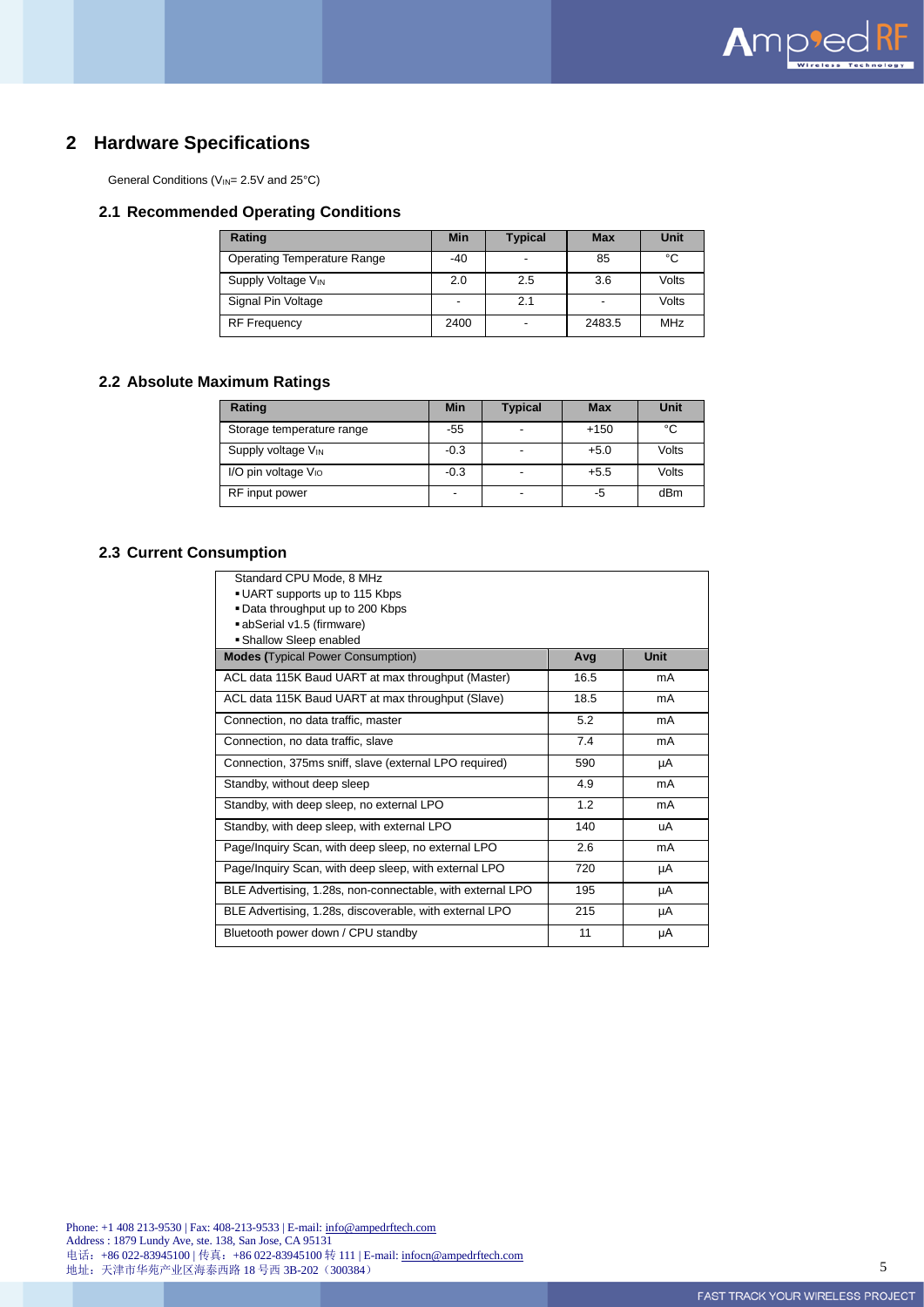

#### <span id="page-5-0"></span>**2.4 Selected RF Characteristics**

| <b>Parameters</b>                     | <b>Conditions</b>      | <b>Typical</b> | Unit |  |  |  |
|---------------------------------------|------------------------|----------------|------|--|--|--|
| Antenna load                          |                        | 50             | ohm  |  |  |  |
| <b>Radio Receiver</b>                 |                        |                |      |  |  |  |
| Sensitivity level                     | BER < .001<br>with DH5 | $-92$          | dBm  |  |  |  |
| Maximum usable level                  | BER < .001<br>with DH1 | 0              | dBm  |  |  |  |
| Input VSWR                            |                        | 2.5:1          |      |  |  |  |
| <b>Radio Transmitter</b>              |                        |                |      |  |  |  |
| Maximum output power                  | $50 \Omega$ load       | $+12$          | dBm  |  |  |  |
| Initial Carrier Frequency Tolerance   |                        | $\Omega$       | kHz  |  |  |  |
| 20 dB Bandwidth for modulated carrier |                        | 935            | kHz  |  |  |  |

## <span id="page-5-1"></span>**2.5 I/O Operating Characteristics**

| <b>Symbol</b>          | <b>Parameter</b>          | <b>Min</b> | <b>Max</b> | <b>Unit</b>  | <b>Conditions</b>         |
|------------------------|---------------------------|------------|------------|--------------|---------------------------|
| VIL.                   | Low-Level Input Voltage   |            | 0.6        | <b>Volts</b> | $V_{IN}$ , 2.1V           |
| <b>V<sub>IH</sub></b>  | High-Level Input Voltage  | 1.4        |            | Volts        | $V_{IN}$ , 2.1V           |
| VOL                    | Low-Level Output Voltage  |            | 0.4        | <b>Volts</b> | $V_{IN}$ , 2.1V           |
| <b>V</b> <sub>OН</sub> | High-Level Output Voltage | 1.8        |            | Volts        | $V_{IN.}$ 2.1V            |
| lol                    | Low -Level Output Current |            | 4.0        | mA           | $V_{01} = 0.4 V$          |
| Іон                    | High-Level Output Current |            | 4.0        | mA           | $V_{OH} = 1.8V$           |
| $R_{PU}$               | Pull-up Resistor          | 80         | 120        | KΩ           | <b>Resistor Turned On</b> |
| <b>RPD</b>             | Pull-down Resistor        | 80         | 120        | KΩ           | <b>Resistor Turned On</b> |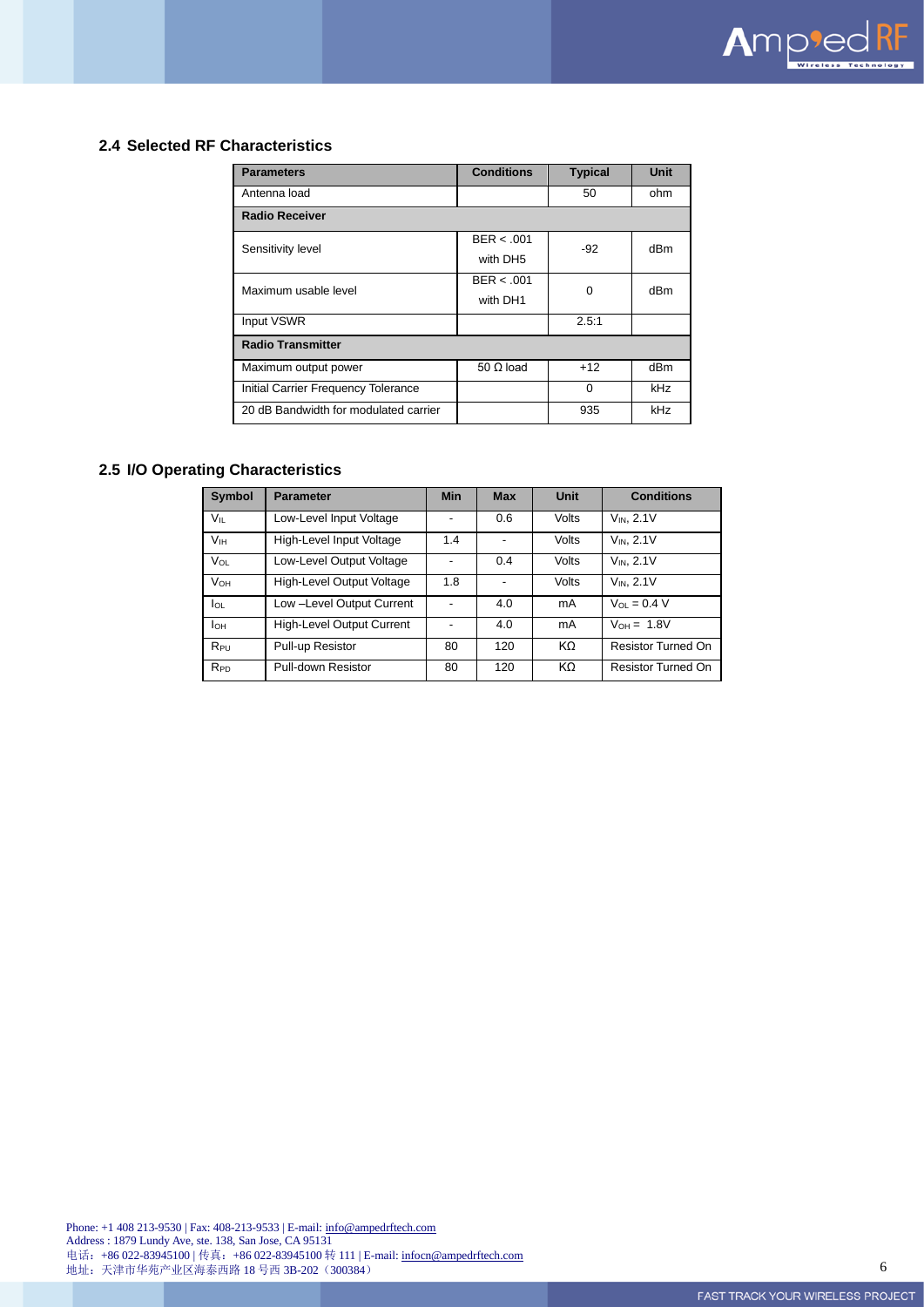

#### <span id="page-6-0"></span>**2.6 Pin Assignment**

| <b>Name</b>                                                              | <b>Type</b>                         | Pin#                         | <b>Description</b>               | <b>ALT Function</b> | <b>5V Tolerant</b> | <b>Initial State</b> |  |
|--------------------------------------------------------------------------|-------------------------------------|------------------------------|----------------------------------|---------------------|--------------------|----------------------|--|
| <b>UART</b> Interface                                                    |                                     |                              |                                  |                     |                    |                      |  |
| 13<br><b>RXD</b><br>$\mathsf{I}$<br>Receive data                         |                                     | Y                            |                                  |                     |                    |                      |  |
| <b>TXD</b>                                                               | $\circ$                             | 14                           | Transmit data                    |                     | Y                  |                      |  |
| <b>RTS</b>                                                               | $\circ$                             | 12                           | Request to send (active low)     | I2C Data            | Y                  |                      |  |
| <b>CTS</b>                                                               | $\mathbf{I}$                        | 11                           | Clear to send (active low)       | <b>I2C Clock</b>    | Y                  |                      |  |
| <b>Reserved</b>                                                          |                                     |                              |                                  |                     |                    |                      |  |
| BOOT 0                                                                   | ı                                   | 9                            | Reserved                         |                     |                    |                      |  |
| <b>Power and Ground</b>                                                  |                                     |                              |                                  |                     |                    |                      |  |
| <b>VIN</b>                                                               |                                     | 8                            | <b>VIN</b>                       |                     |                    |                      |  |
| <b>GND</b>                                                               |                                     | $\overline{7}$               | <b>GND</b>                       |                     |                    |                      |  |
| <b>LDOOUT</b>                                                            |                                     | 18                           | LDO OUTPUT 2.1V (80mA)           |                     |                    |                      |  |
| <b>Reset</b>                                                             |                                     |                              |                                  |                     |                    |                      |  |
| <b>RESETN</b><br>10<br>Reset input (active low for 5 ms)<br>$\mathbf{I}$ |                                     |                              | 2.5V max                         |                     |                    |                      |  |
| <b>LPO</b>                                                               |                                     |                              |                                  |                     |                    |                      |  |
| <b>LPO</b>                                                               | $\mathbf{I}$                        | 15                           | Low power clock input (optional) |                     |                    |                      |  |
|                                                                          | GPIO - General Purpose Input/Output |                              |                                  |                     |                    |                      |  |
| <b>GPIO</b> [1]                                                          | 1/O                                 | $\mathbf{1}$                 | General Purpose Input/Output     | SPI MISO            | Y                  | Input pull down      |  |
| <b>GPIO [2]</b>                                                          | 1/O<br>2                            | General Purpose Input/Output | SPI                              | Y                   | Floating           |                      |  |
|                                                                          |                                     |                              |                                  | MOSI/I2S_SD         |                    |                      |  |
| <b>GPIO [3]</b>                                                          | 1/O                                 | 3                            | General Purpose Input/Output     | SPI SCLK/           | Y                  | Input pull down      |  |
|                                                                          |                                     |                              |                                  | I2S_SCK             |                    |                      |  |
| GPIO <sub>[4]</sub>                                                      | 1/O                                 | $\overline{4}$               | General Purpose Input/Output     | SPI SS/I2S WS       | Y                  | Input pull down      |  |
| <b>GPIO [5]</b>                                                          | 1/O                                 | 5                            | General Purpose Input/Output     | I2C Data            | Y                  | Input pull down      |  |
| GPIO [6]                                                                 | I/O                                 | 6                            | General Purpose Input/Output     | <b>I2C Clock</b>    | Y                  | Input pull down      |  |
| <b>GPIO</b> [7]                                                          | 1/O                                 | 17                           | General Purpose Input/Output     | ADC 0               | Y                  | Input pull down      |  |
| <b>GPIO [8]</b>                                                          | 1/O                                 | 16                           | General Purpose Input/Output     | ADC 1               | Y                  | Input pull down      |  |
|                                                                          |                                     |                              | (BT43H only)                     |                     |                    |                      |  |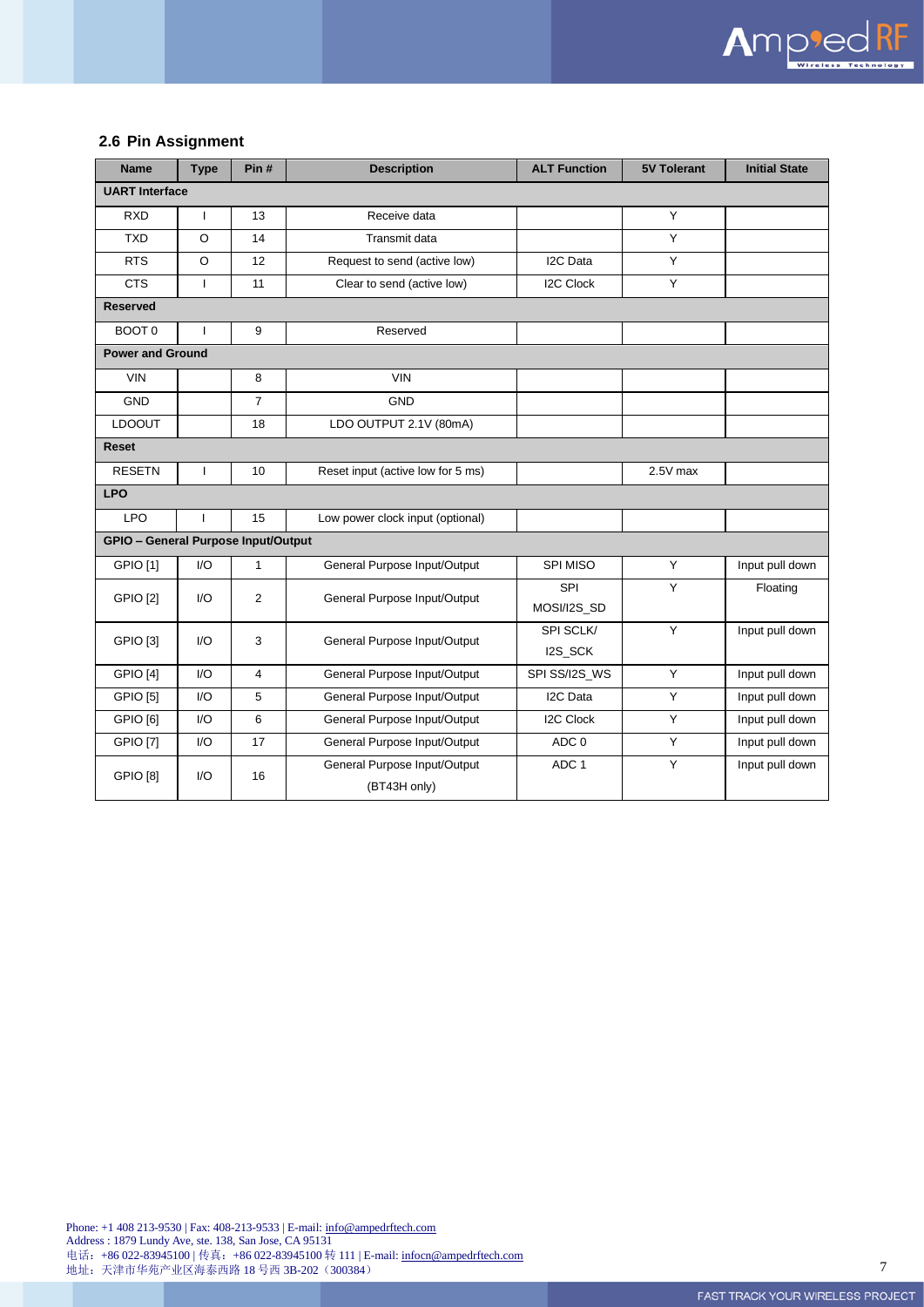

<span id="page-7-0"></span>

#### <span id="page-7-1"></span>**2.8 Layout Drawing**



Height: 13.5 mm x 11.6 mm x 2.8 mm (tolerance +/-0.2mm)

Phone: +1 408 213-9530 | Fax: 408-213-9533 | E-mail[: info@ampedrftech.com](mailto:info@ampedrftech.com) Address : 1879 Lundy Ave, ste. 138, San Jose, CA 95131 电话: +86 022-83945100 | 传真: +86 022-83945100 转 111 | E-mail[: infocn@ampedrftech.com](mailto:infocn@ampedrftech.com) 地址:天津市华苑产业区海泰西路 18 号西 3B-202(300384) 8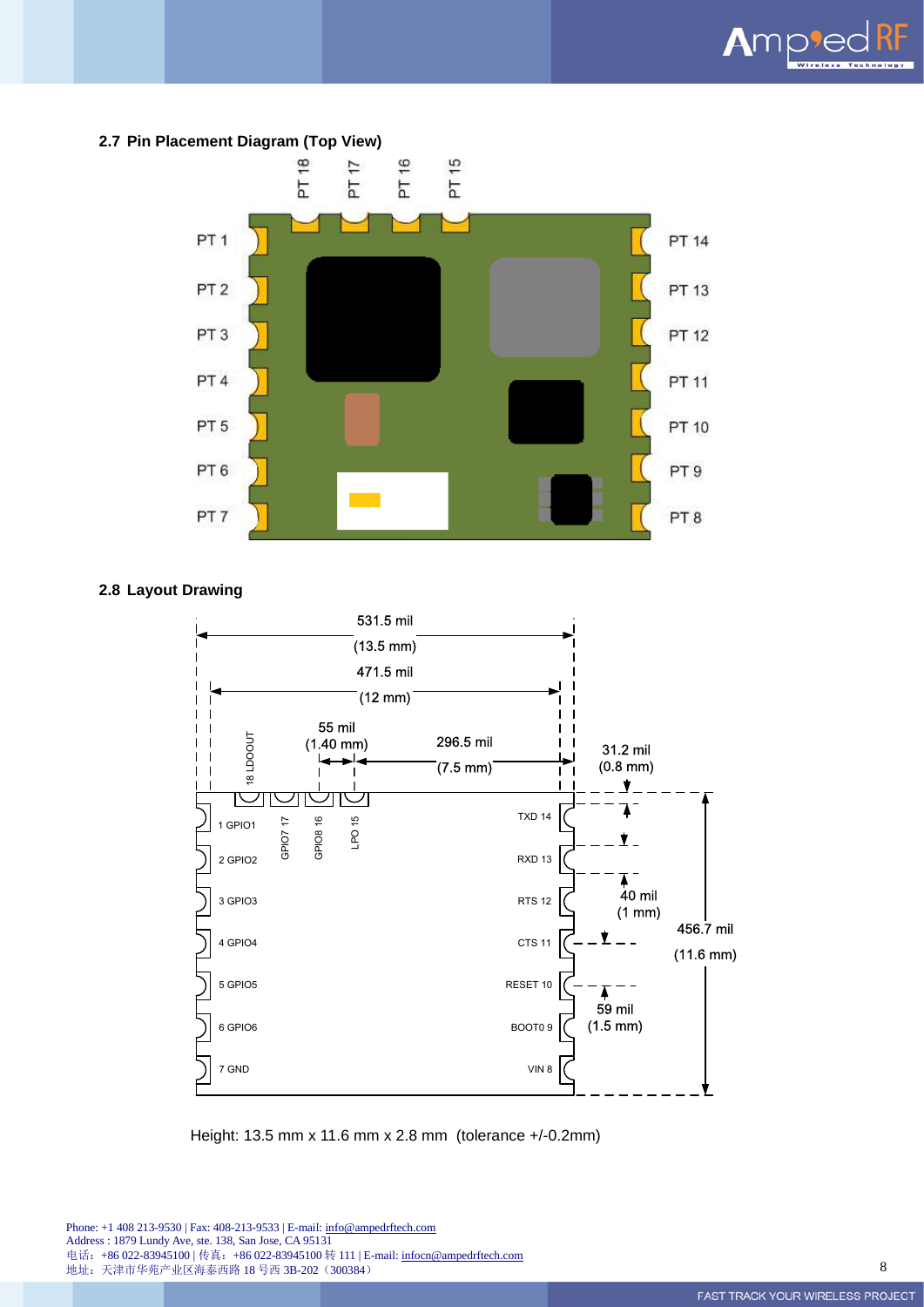

## <span id="page-8-0"></span>**3 Module Block Diagram**



## <span id="page-8-1"></span>**4 Hardware Design**

Amp'ed RF modules support UART, USB, SPI, and GPIO hardware interfaces. Please note that the usage of these interfaces is dependent upon the firmware that is loaded into the module, and is beyond the scope of this document. The AT command interface uses the main UART by default.

#### **Notes**

- ⚫ All unused pins should be left floating; do not ground.
- All GND pins must be well grounded.
- ⚫ The area around the antenna should be free of any ground planes, power planes, trace routings, or metal for at least 6 mm in all directions.
- Traces should not be routed underneath the module.

#### <span id="page-8-2"></span>**4.1 Module Reflow Installation**

The BT43 is a surface mount Bluetooth module supplied on a 16 pin, 6-layer PCB. The final assembly recommended reflow profiles are:

For RoHS/Pb-free applications, Sn96.5/Ag3.0/Cu0.5 solder is recommended.

- ⚫ Maximum peak temperature of 230° 240°C (below 250°C).
- Maximum rise and fall slope after liquidous of < 2°C/second.
- Maximum rise and fall slope after liquidous of < 3°C/second.
- Maximum time at liquidous of  $40 80$  seconds.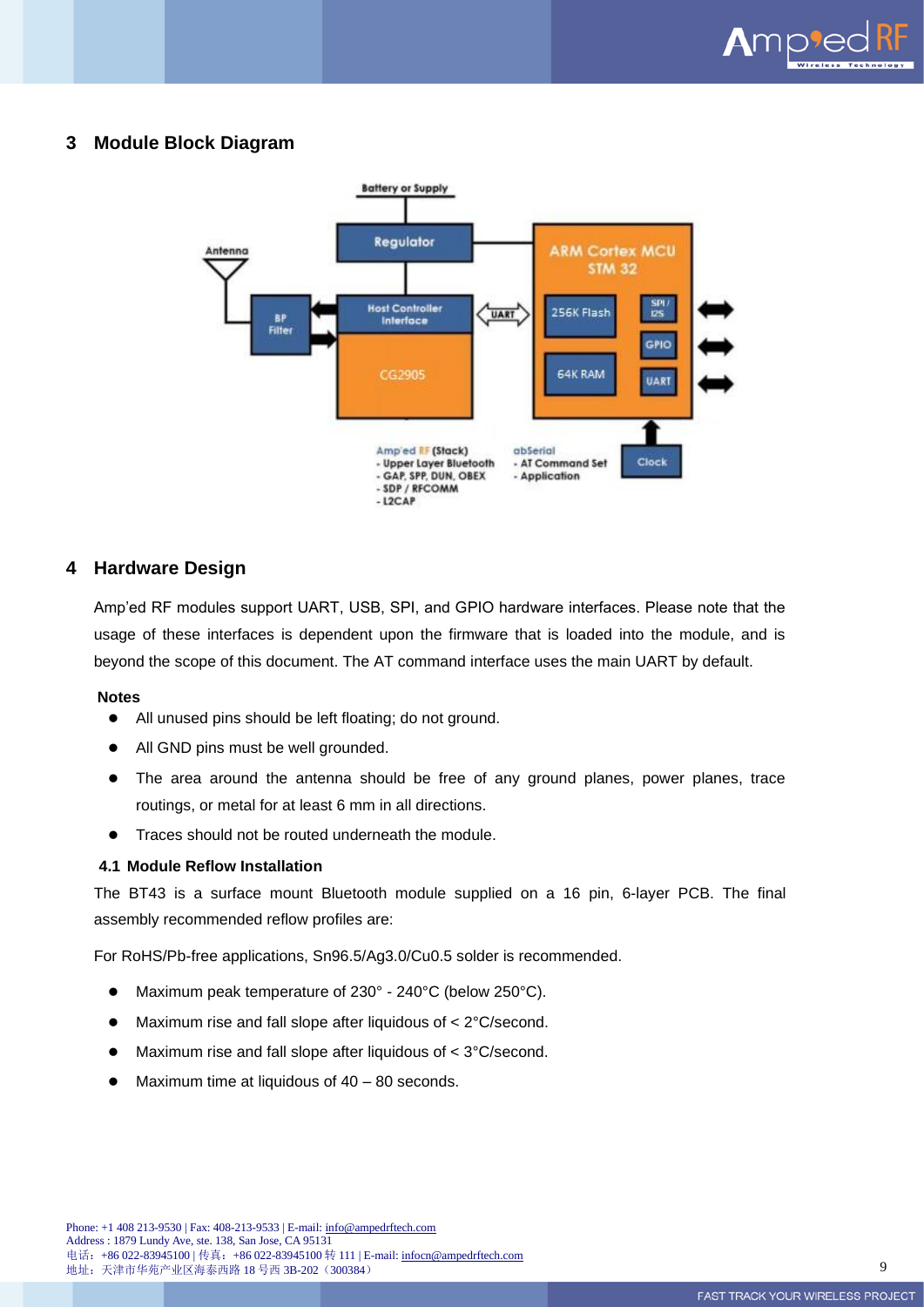

#### <span id="page-9-0"></span>**4.2 GPIO Interface**

All GPIOs are capable of sinking and sourcing 6mA of I/O current.

#### <span id="page-9-1"></span>**4.3 UART Interface**

The UART is compatible with the 16550 industry standard. Four signals are provided with the UART interface. The TXD and RXD pins are used for data while the CTS and RTS pins are used for flow control.





Typical RS232 Circuit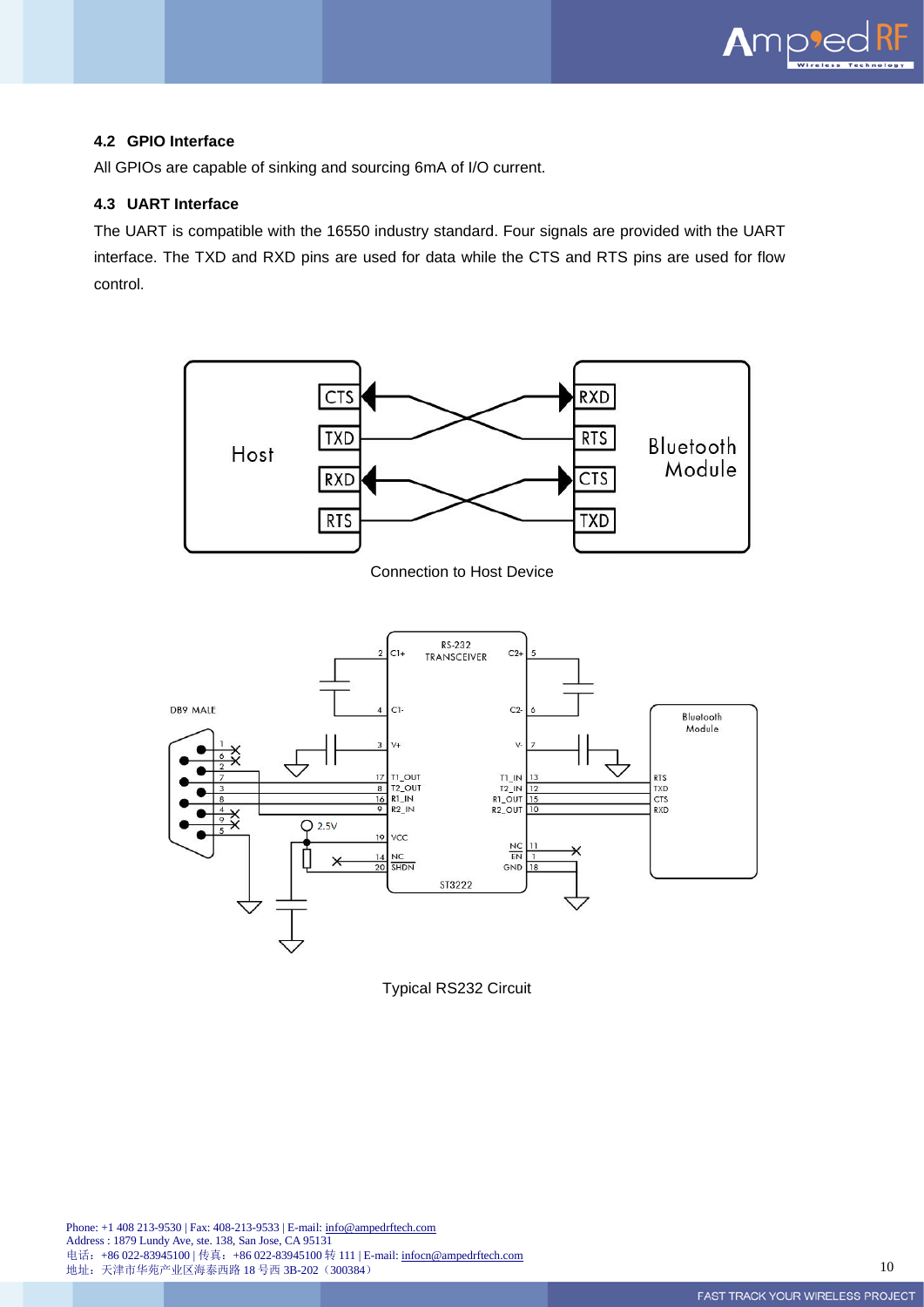

#### <span id="page-10-0"></span>**4.4 PCB Layout Guidelines**



## <span id="page-10-1"></span>**4.5 Reset Circuit**

Two types of system reset circuits are detailed below.

## **4.5.1 External Reset Circuit:**



#### Note: R<sub>PU</sub> ranges from 30K ohm to 50K ohm internally.

Phone: +1 408 213-9530 | Fax: 408-213-9533 | E-mail[: info@ampedrftech.com](mailto:info@ampedrftech.com) Address : 1879 Lundy Ave, ste. 138, San Jose, CA 95131 电话: +86 022-83945100 | 传真: +86 022-83945100 转 111 | E-mail[: infocn@ampedrftech.com](mailto:infocn@ampedrftech.com) 地址:天津市华苑产业区海泰西路 18 号西 3B-202(300384) 11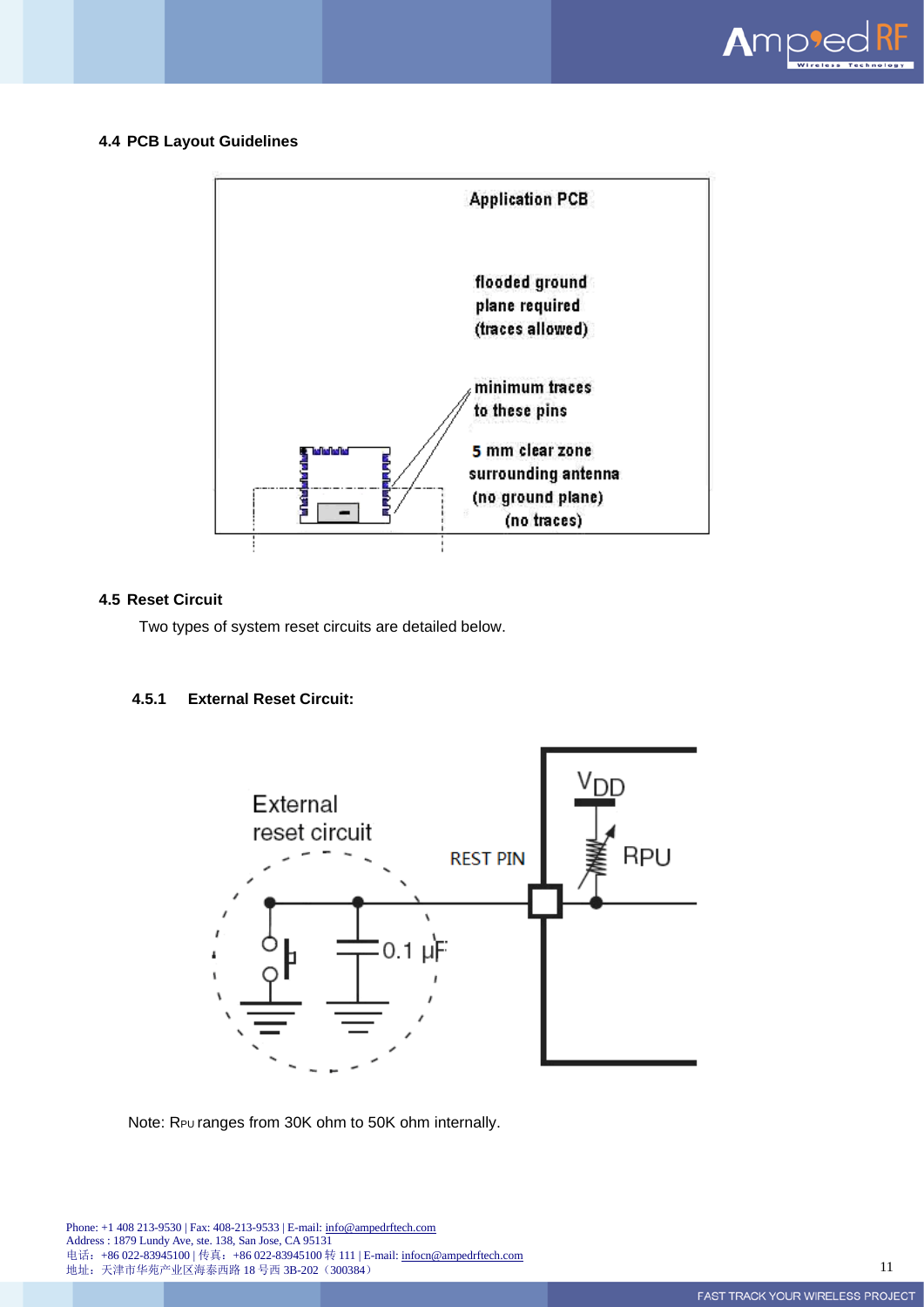

#### **4.5.2 Internal Reset Circuit:**



Notes:

- R<sub>PU</sub> ranges from 30K ohm to 50K ohm internally.
- R<sub>RST</sub> should be from 1K ohm to 10K ohm

### <span id="page-11-0"></span>**4.6 External LPO Input Circuit**

An optional low power oscillator input may be added to allow deep sleep and sniff modes.





### **LPO Parameters:**

Frequency: 32.768 KHz Tolerance: 150 ppm Voltage Levels: Low: 0.1 V High: 1.8 V Input Capacitance: 2.5 pF maximum **Configurations:** See configuration guide: UseExtLPO AllowSniff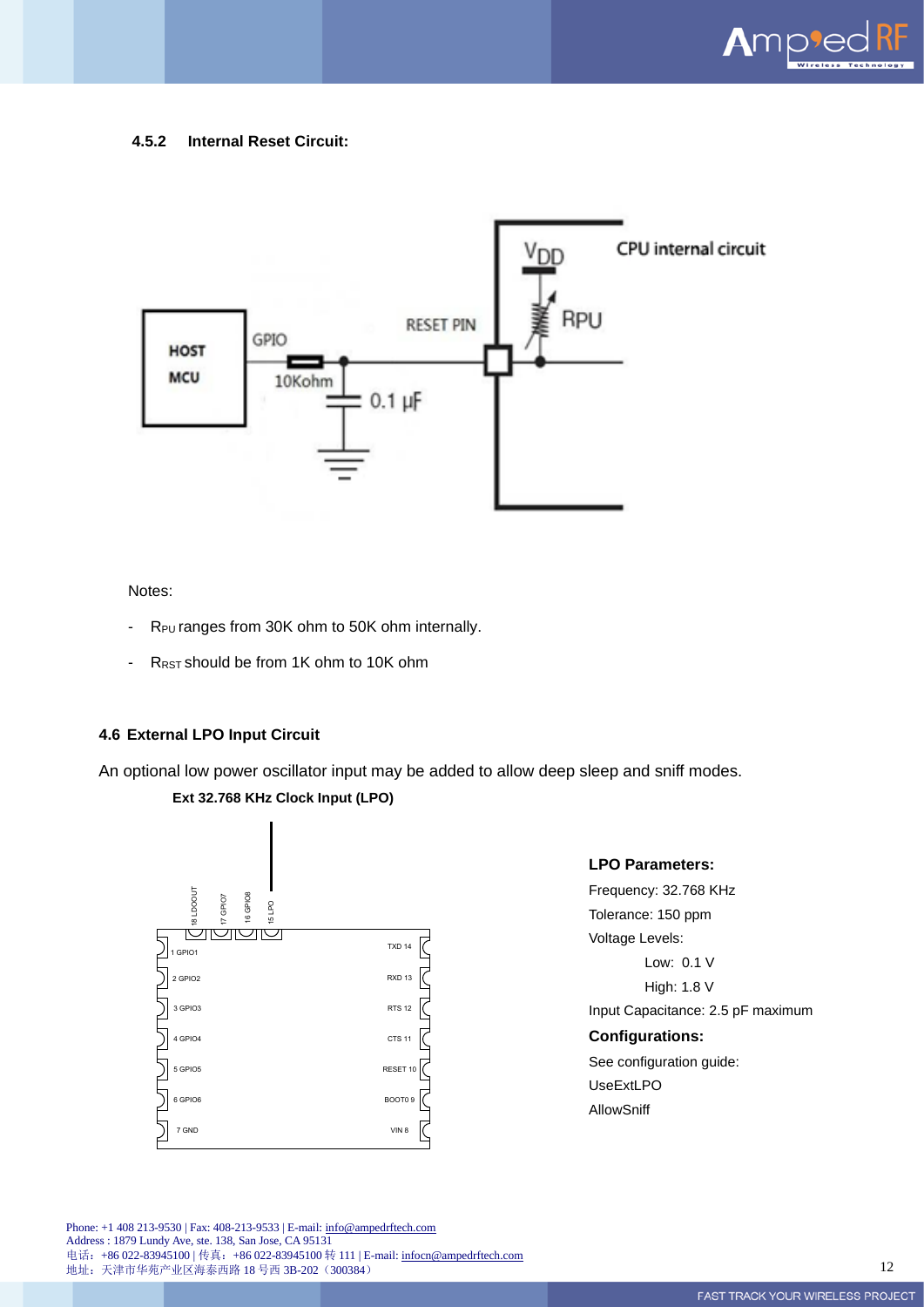

#### <span id="page-12-0"></span>**4.7 Audio Application Reference Design**

<span id="page-12-1"></span>

Phone: +1 408 213-9530 | Fax: 408-213-9533 | E-mail[: info@ampedrftech.com](mailto:info@ampedrftech.com) Address : 1879 Lundy Ave, ste. 138, San Jose, CA 95131 电话: +86 022-83945100 | 传真: +86 022-83945100 转 111 | E-mail[: infocn@ampedrftech.com](mailto:infocn@ampedrftech.com) 地址:天津市华苑产业区海泰西路 18 号西 3B-202(300384) 13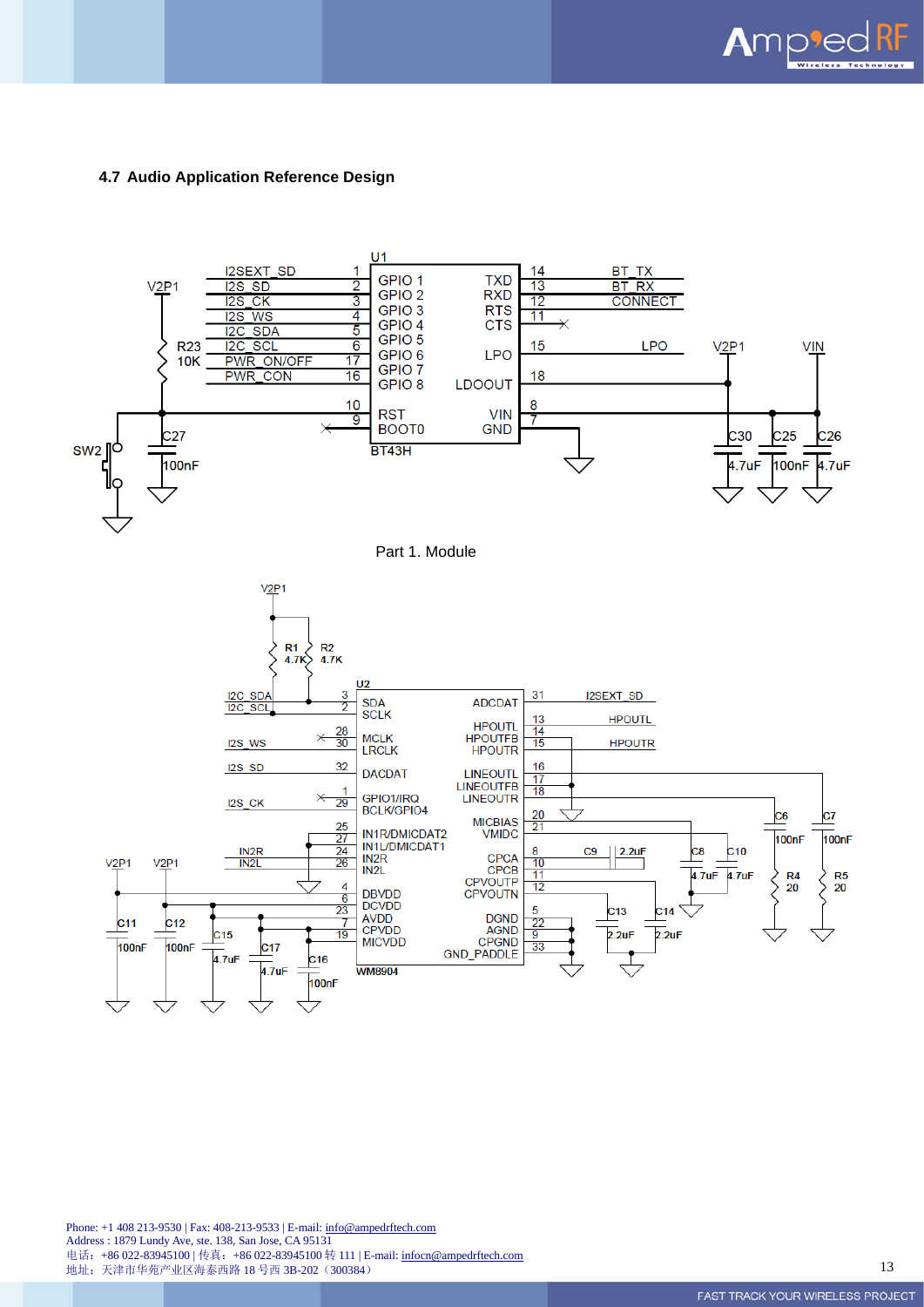







<span id="page-13-1"></span><span id="page-13-0"></span>

Part 3. Battery charging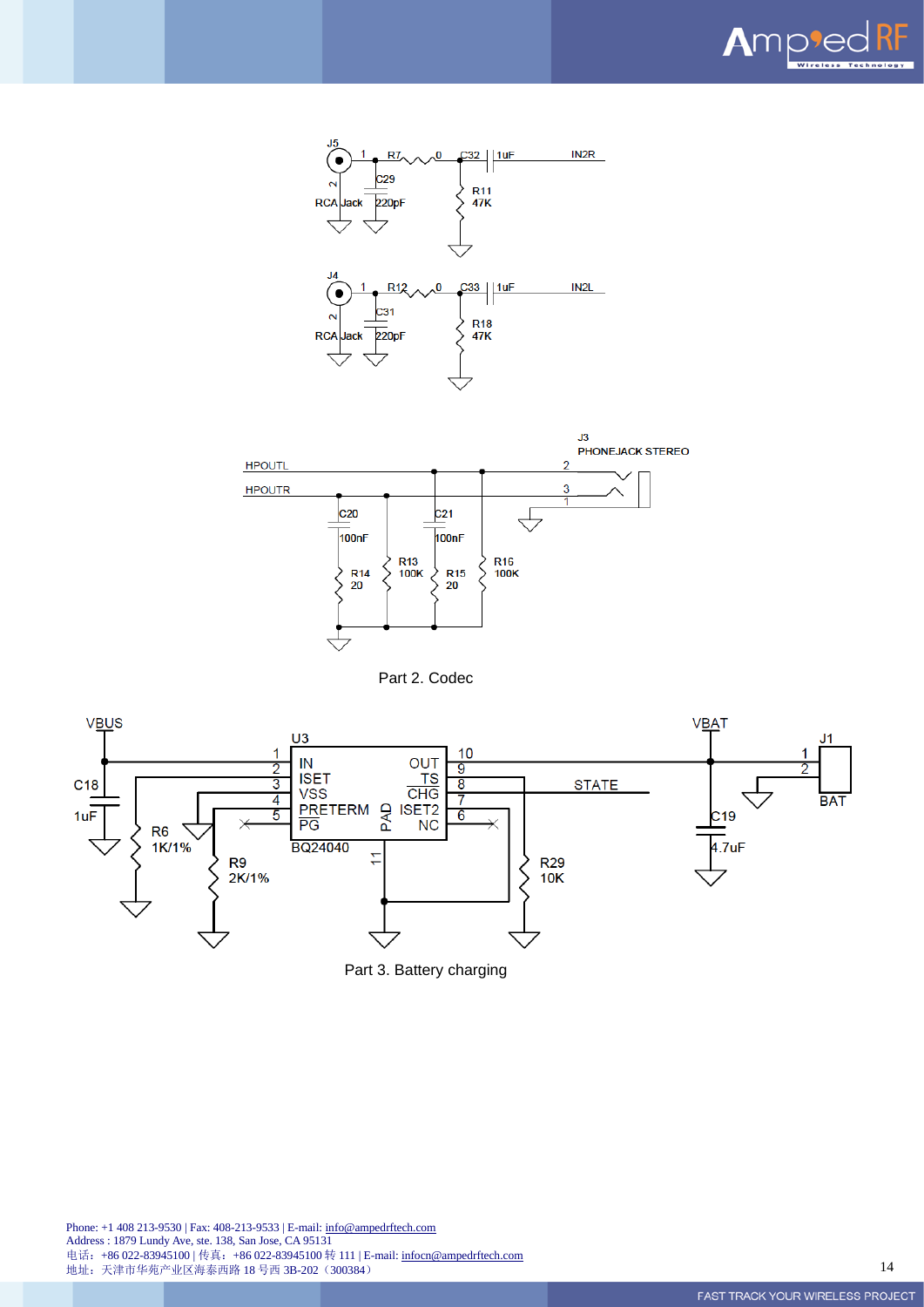

<span id="page-14-0"></span>

### <span id="page-14-2"></span><span id="page-14-1"></span>**5 Regulatory Compliance**

#### **Federal Communications Commission statement:**

This module has been tested and found to comply with the FCC Part15.

These limits are designed to provide reasonable protection against harmful interference in approved installations. This equipment generates, uses, and can radiate radio frequency energy and, if not installed and used in accordance the instructions, may cause harmful interference to radio communications. However, there is no guarantee that interference will not occur in a particular installation.

This device complies with part 15 of the FCC Rules. Operation is subject to the following two conditions: (1) This device may not cause harmful interference, and (2) this device must accept any interference received, including interference that may cause undesired operation.

Modifications or changes to this equipment not expressly approved by Amp'ed RF Technology may void the user's authority to operate this equipment.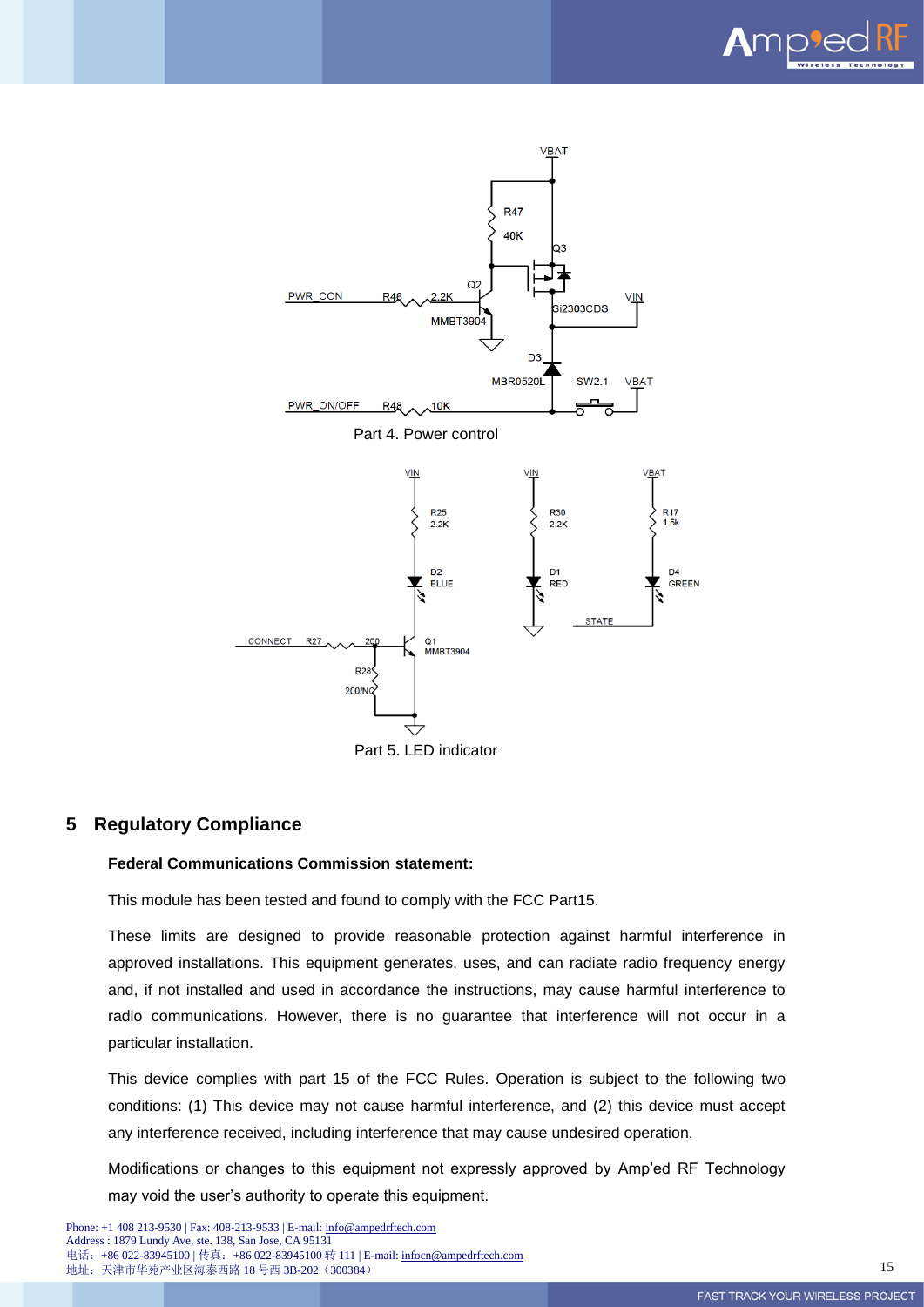

The modular transmitter must be equipped with either a permanently affixed label or must be capable of electronically displaying its FCC identification number

(A) If using a permanently affixed label, the modular transmitter must be labeled with its own FCC identification number, and, if the FCC identification number is not visible when the module is installed inside another device, then the outside of the device into which the module is installed must also display a label referring to the enclosed module. This exterior label can use wording such as the following: "Contains Transmitter Module FCC ID: X3ZBTMOD8" or "Contains FCC ID: X3ZBTMOD8."

(B) If the modular transmitter uses an electronic display of the FCC identification number, the information must be readily accessible and visible on the modular transmitter or on the device in which it is installed. If the module is installed inside another device, then the outside of the device into which the module is installed must display a label referring to the enclosed module. This exterior label can use wording such as the following: "Contains FCC certified transmitter module(s)."

To satisfy FCC RF Exposure requirements for mobile and base station transmission devices, a separation distance of 20 cm or more should be maintained between the antenna of this device and persons during operation. To ensure compliance, operation at closer than this distance is not recommended. The antenna(s) used for this transmitter must not be co-located or operating in conjunction with any other antenna or transmitter.

#### **Industry Canada statement:**

Label of the end product:

The final end product must be labeled in a visible area with the following "Contains transmitter module IC: 8828A-MOD8"

This Class B digital apparatus complies with Canadian ICES-003.

Cetappareilnumérique de la classe B estconforme à la norme NMB-003 du Canada.

This device complies with RSS-210 of the Industry Canada Rules. Operation is subject to the following two conditions: (1) This device may not cause harmful interference, and (2) this device must accept any interference received, including interference that may cause undesired operation.

Ce dispositif est conforme à la norme CNR-210 d'Industrie Canada applicable aux appareils radio exempts de licence. Son fonctionnement est sujet aux deux conditions suivantes: (1) le dispositif ne doit pas produire de brouillage préjudiciable, et (2) ce dispositif doit accepter tout brouillage reçu, y compris un brouillage susceptible de provoquer un fonctionnement indésirable.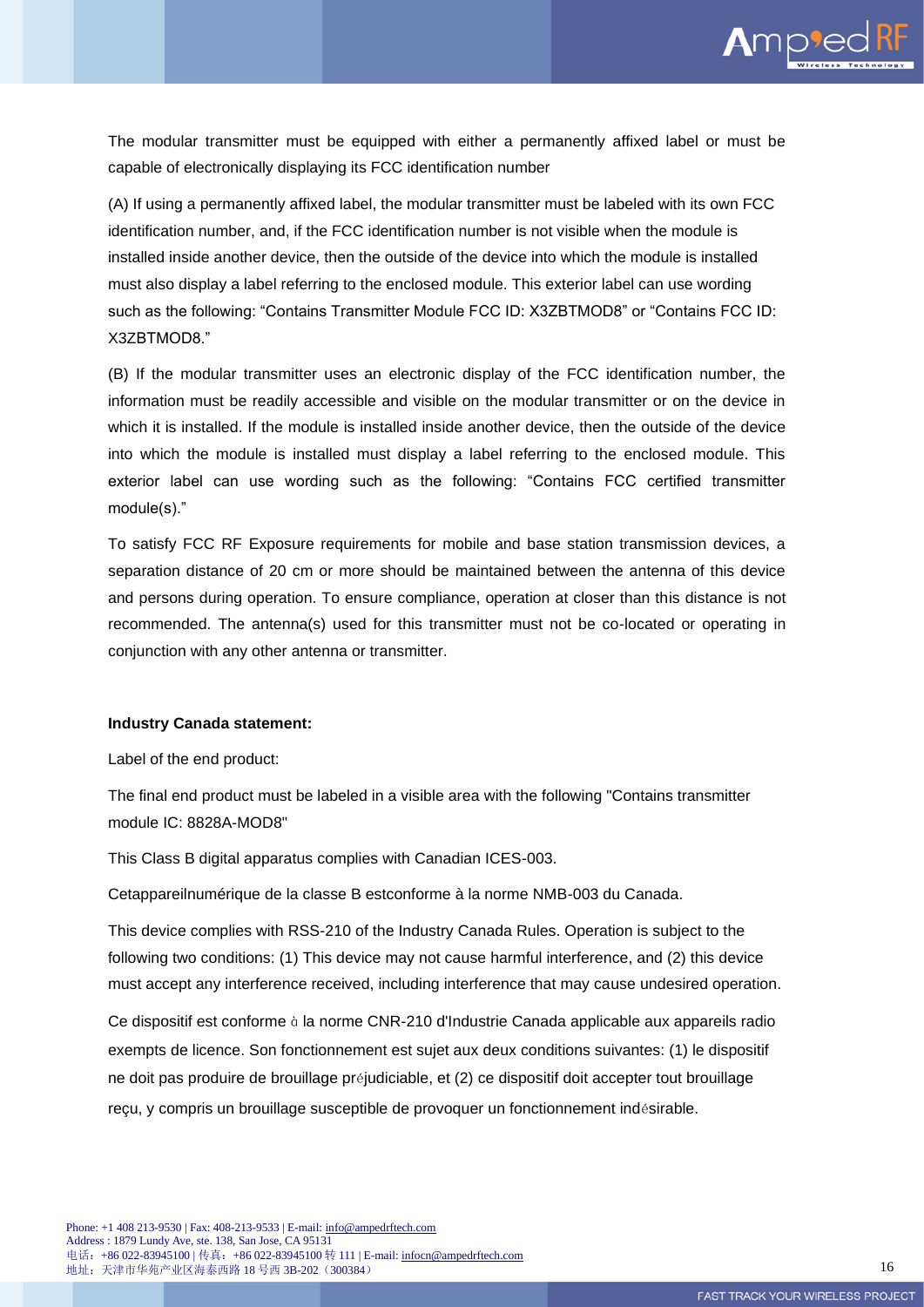

## <span id="page-16-0"></span>**5.1 Modular Approval, FCC and IC**

FCC ID: X3ZBTMOD7

IC: 8828A-MOD7

In accordance with FCC Part 15, the BT43 is listed above as a Modular Transmitter device.

## <span id="page-16-1"></span>**5.2 FCC Label Instructions**

The outside of final products that contain a BT43 device must display a label referring to the enclosed module. This exterior label can use wording such as the following:

Contains Transmitter Module FCC ID: X3ZBTMOD7 IC: 8828A-MOD7 Any similar wording that expresses the same meaning may be used.

## <span id="page-16-2"></span>**5.3 CE**

Registration No.: AT 50284024 0001

Report No.: 15070161 001

#### <span id="page-16-3"></span>**5.4 Bluetooth Qualification**

Declaration ID: D023197

## <span id="page-16-4"></span>**6 Ordering Information**

| <b>Part Name</b> | <b>Description</b>                     |
|------------------|----------------------------------------|
| BT43H            | High performance version               |
| <b>BT43S</b>     | Audio application version              |
| BT43H-C          | High performance, with alternative MCU |